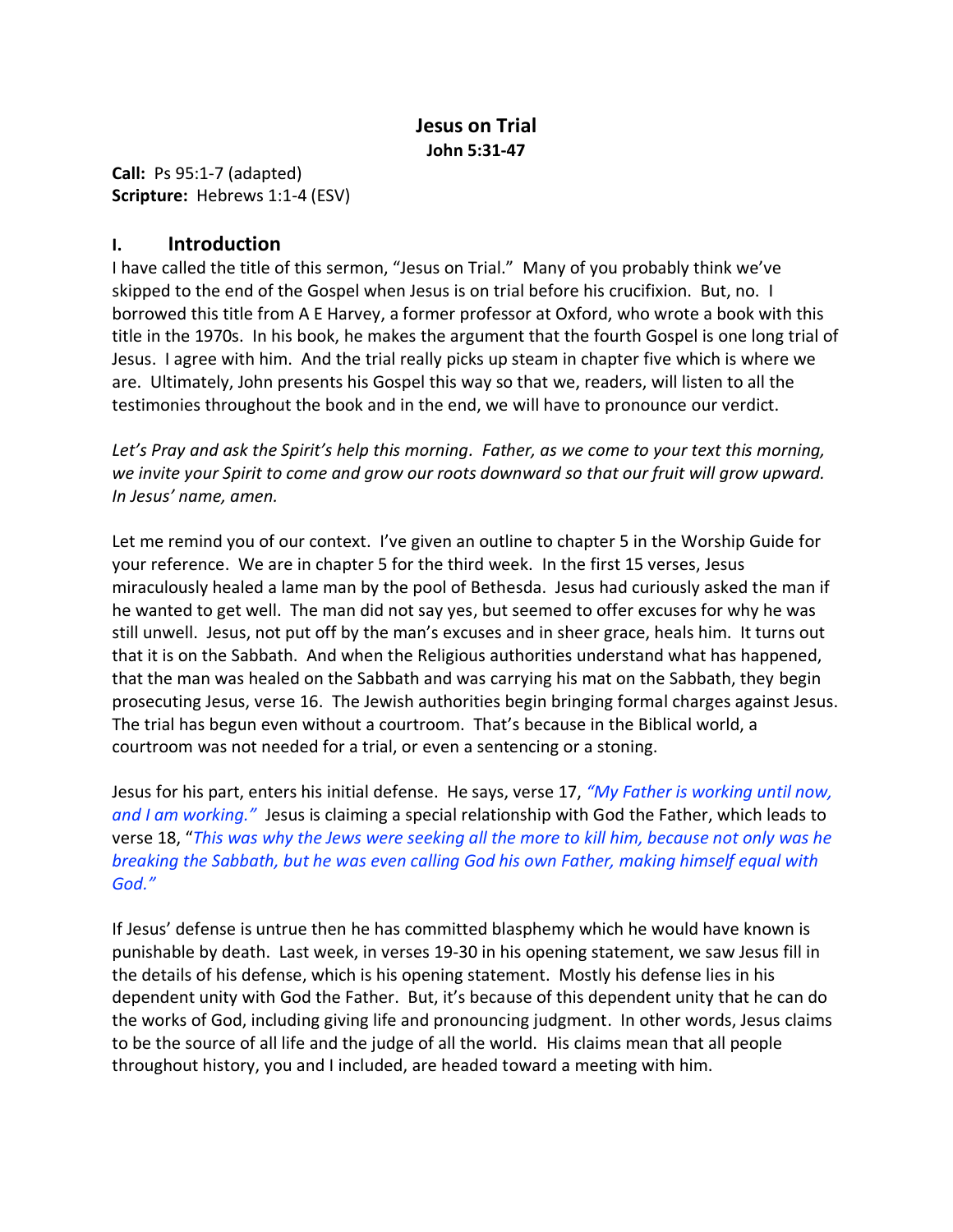Now if you would have been there and heard these audacious claims, don't you think you would have wanted evidence? After all "claims require proof; assertions require evidence; defense requires testimony" (Bruner, 334). Specifically, it was Moses back in Deuteronomy who said, "A matter must be established by the testimony of two or three witnesses" (Deut 19:15). So Jesus, knowing this is the expectation, calls his witnesses. What is interesting is that at the end of our text today, Jesus will walk across the courtroom and become the prosecution. But, let's first hear from his witnesses.

I invite you into our text this morning, chapter 5, beginning in verse 31.

## **II. The Defense: The Witnesses (31-40)**

*31 If I alone bear witness about myself, my testimony is not true. 32 There is another who bears witness about me, and I know that the testimony that he bears about me is true. 33 You sent to John, and he has borne witness to the truth. 34 Not that the testimony that I receive is from man, but I say these things so that you may be saved. 35 He was a burning and shining lamp, and you were willing to rejoice for a while in his light. 36 But the testimony that I have is greater than that of John. For the works that the Father has given me to accomplish, the very works that I am doing, bear witness about me that the Father has sent me. 37 And the Father who sent me has himself borne witness about me. His voice you have never heard, his form you have never seen, 38 and you do not have his word abiding in you, for you do not believe the one whom he has sent. 39 You search the Scriptures because you think that in them you have eternal life; and it is they that bear witness about me, 40 yet you refuse to come to me that you may have life.*

### **A. The Introduction (31)**

The word witness or testimony, same word in the Greek, is used ten times in these verses, pointing to the main theme of these verses.

Jesus begins by stating matter-of-factly that his witness about himself is insufficient on its own. Jesus knows the law, and it stipulated that every matter must be settled by at least two or three witnesses, and the person making the claims cannot be one of those witnesses.

## **B. Witness #1: The Father (32)**

Jesus calls his first witness to the stand. It is the "another" in verse 32. I take this to be His Father in whom he is in dependent unity. Jesus will come back to the Father in verse 37, and we'll talk about that when we get to that verse.

## **C. Witness #2: The Baptist (33-35)**

Jesus then calls his second witness to the stand, and it is John the Baptist. The beginning of the Christian story is not Jesus, but John the Baptist. All four Gospels and the sermons in Acts point to the fact that it was impossible to tell the story of Jesus without John the Baptist.

In this Gospel, John's primary job is to be a witness. Back in the prologue, John was said to have been *"sent from God… as a witness, to bear witness about the light"* (1:6-7). This was his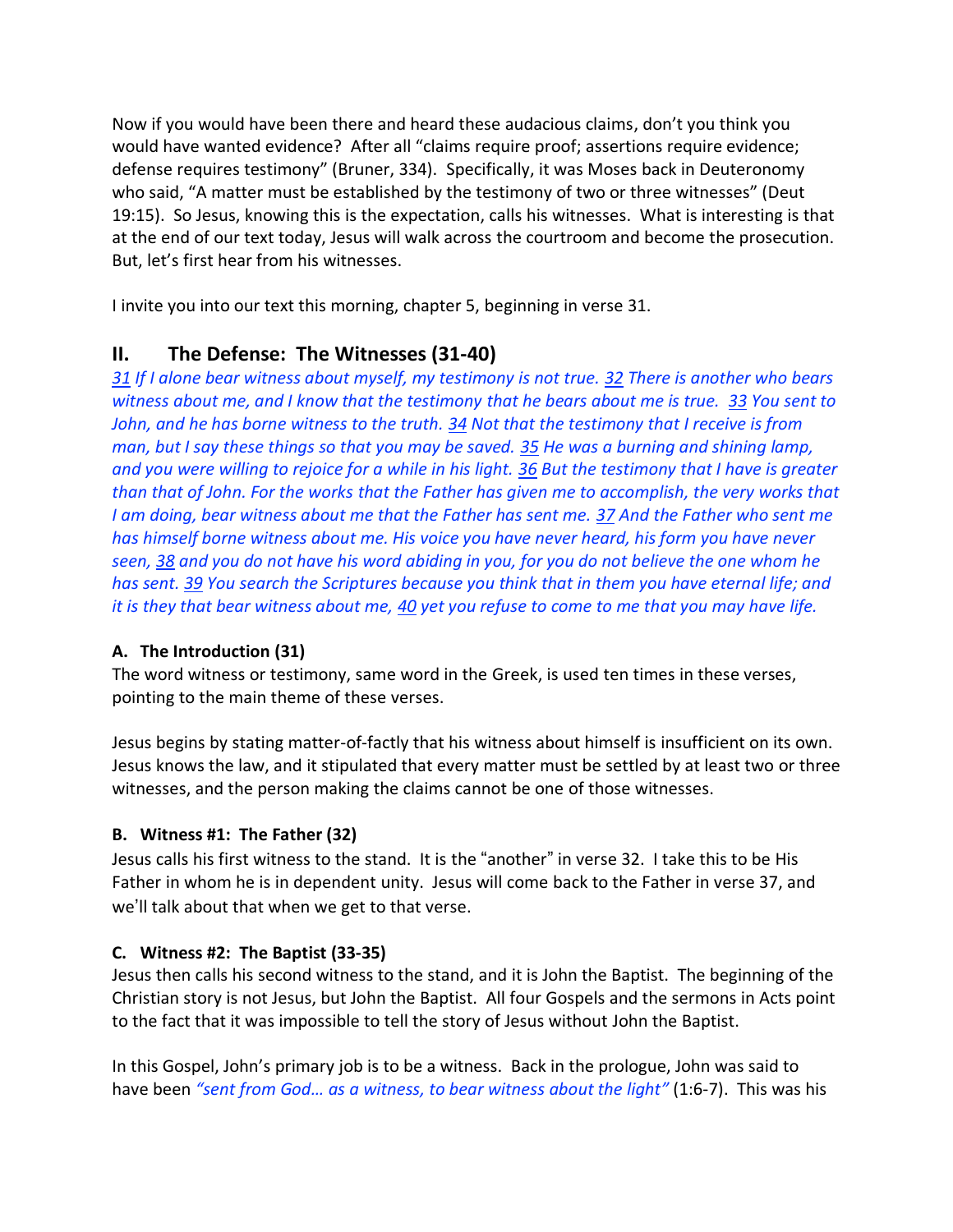job! When the narrative then began, we found John in the wilderness baptizing. If you remember, these Jewish leaders had sent an envoy to interrogate him. Jesus says here that you leaders, by sending that envoy, recognize the truth of John's witness.

However, Jesus says that John's witness is insufficient in and of itself because John is merely a man. Although sent from God, he is not from above, something he himself declared in chapter 3, in the bride and bridegroom passage.

Jesus then describes John in terms of a lamp. He wasn't any old lamp, he was a divinely ordained one. His light shone for a time but it had run its course. And, people, including these religious leaders actually rejoiced in the light for awhile, probably alluding to the excitement that surrounded John's ministry.

I think what Jesus is saying here is this:

"You got excited for John during his ministry and for good reason. He was a prophet and spoke truth to you. But, you entirely missed the point of John's ministry. You completely missed John's entire mission. You missed the object of his mission which was me! John pointed to me as "the lamb of God who takes away the sin of the world." And, that is hich salvation language, but you missed it" (John 1:29).

### **D. Witness #3: The Works (36)**

In verse 36, Jesus calls the third witness to the stand, the works the Father has given him to do. These works, Jesus says, are the Father's works given to Jesus to be completed through him.

This at least refers to his miracles, what John calls signs in this Gospel. If you remember back with Nicodemus, he recognized this. Remember he began the conversation by saying, "*Rabbi, we know that you are a teacher come from God, for no one can do these signs that you do unless God is with him"* (3:2). These signs bear witness to who Jesus is. In the water into wine, Jesus is making all things new. The old religion is done, and the new wine has come. In the healing of the official's son, Jesus is the one who has power over death. No doctor had the cure, but Jesus did. Jesus was the cure! In the healing of the lame man, Jesus is the one who can restore people to wholeness, both spiritually and physically. Next week, we will study the feeding of the 5,000. These signs, given by his Father, are a primary witness to who Jesus is.

But, these works from the Father can also be understood as Jesus' entire mission, even up until today, as Jesus said, *"My Father is working until now, and I am working."*

I think it's good for us to hear these words speaking into our time, especially in 2020. We all know how difficult a year it has been, with the pandemic, racial tensions, fires and now the political anxiety coming with the election. And, all that is not to mention the normal brokenness and chaos which fills the news everyday. We can sometimes feel like God has abandoned this world. But no. In the midst of all this chaos, all this uncertainty, all this anxiety, the Father and the Son are still at work. They are still working in dependent unity, and usually through his people.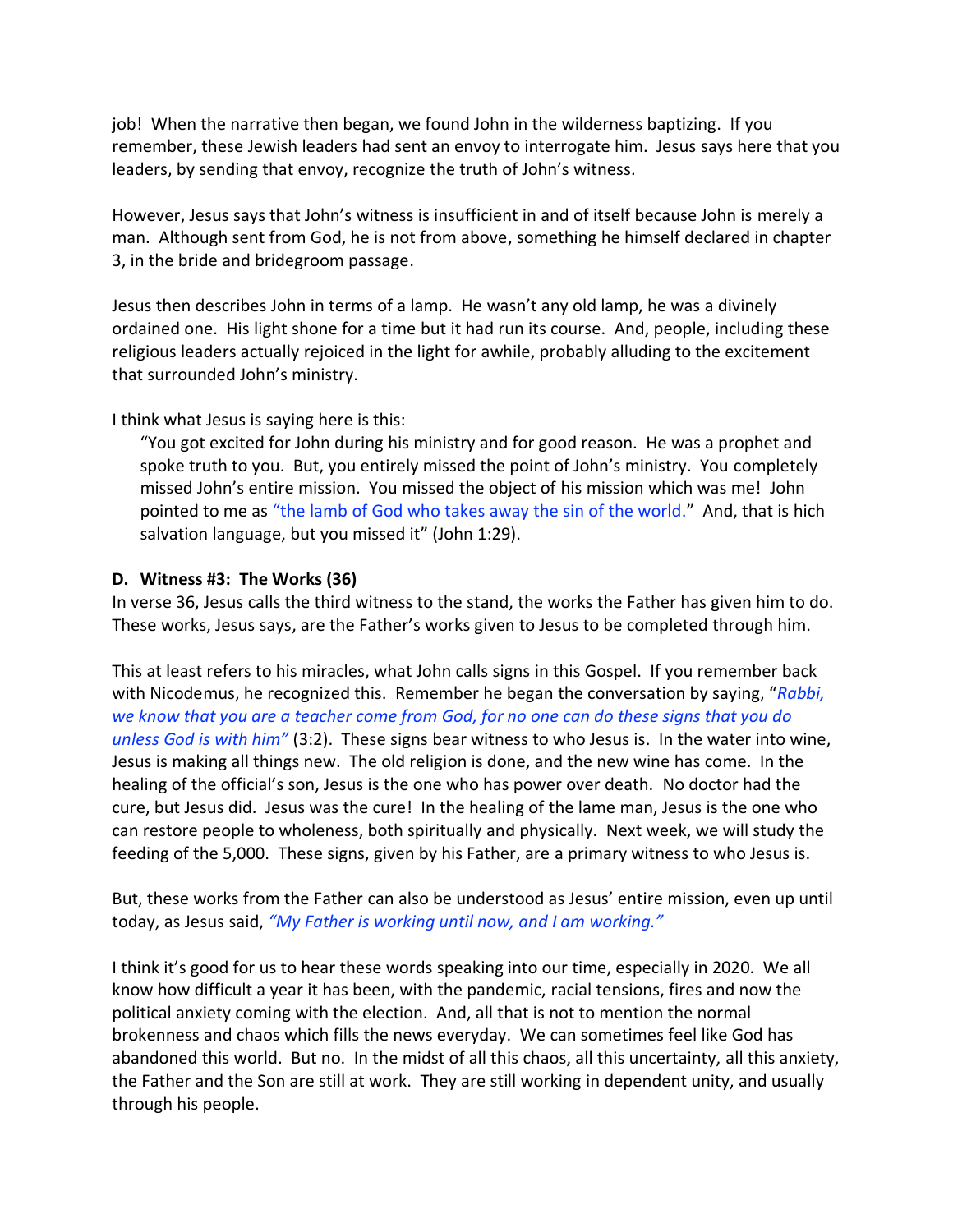There are very public ways they are working, like at a murder trial I think in late last year – maybe you remember this, maybe not. This was a powerful Gospel moment. A police officer in Texas had mistakenly walked into the wrong apartment, saw a man she didn't recognize and pulled out her gun and tragically shot the man to death. After the officer was sentenced to 10 years in prison, the man's 18-year-old brother was called to the stand to give a "victim impact statement." He took a deep breath and said these words to his brother's murderer, "I know I can speak for myself in saying that I forgive you… I think giving your life to Christ would be the best thing that [my brother] would want for you," he told her. "I love you as a person, and I don't wish anything bad on you" This 18-year-old young man then asked the judge if he could hug her, which the judge allowed him to do.

[\(https://www.dallasnews.com/news/2019/10/02/two-stunning-hugs-end-amber-guygers-trial](https://www.dallasnews.com/news/2019/10/02/two-stunning-hugs-end-amber-guygers-trial-merciful-note/)[merciful-note/](https://www.dallasnews.com/news/2019/10/02/two-stunning-hugs-end-amber-guygers-trial-merciful-note/), accessed 10/21/20).

But, not even in very public ways, the Father and Son and Spirit are still working in this world through all of you. Wherever you go tomorrow morning, whether that be to a school or to a hospital or to a tech company or even walking into a different room to care for your children. God is working in every sector of society through all of you. He is not only at work through pastors and so-called Christian workers. He is working in and through each of you in the "secular" world. And, your work witnesses to who Jesus is.

Catherine of Sienna, who lived through much chaos in the  $14<sup>th</sup>$  century, was known to receive Words from the Lord. She once received this Word, "There are many roads and ways I use, through love alone, to lead [humanity] back to grace." Those roads many times go through us, the church, his hands and feet, when we choose to love and forgive, seeking the best for the other. Yes God is still at work in this world.

### **E. Witness #1 (Again, 37-38)**

In verses 37-38, Jesus calls his first witness back to the stand, His Father. The Father bears witness to the Son. What specifically is Jesus referring to? Well, we're not told. Maybe it's specifically the voice at Jesus' baptism, or the voice at the Transfiguration, but neither event is narrated in John? So, maybe what is in view here is all of Jesus' life, which is an activity of the Father, because they are in dependent unity.

Jesus then goes on the offensive, rebuking these Jewish leaders. They have never heard the voice of the Father nor seen his face nor have his Word in them. How can he say this? Well, they are hearing the voice of God right now. And, they are seeing the face of God right now, yet are choosing to reject the voice and the face right now.

#### **F. Witness #4: The Scriptures (39-40)**

Jesus then calls the fourth witness to the stand, the Scriptures. In calling the Scriptures to the stand, Jesus also stays on the offensive. These religious leaders have missed the entire point of Scripture.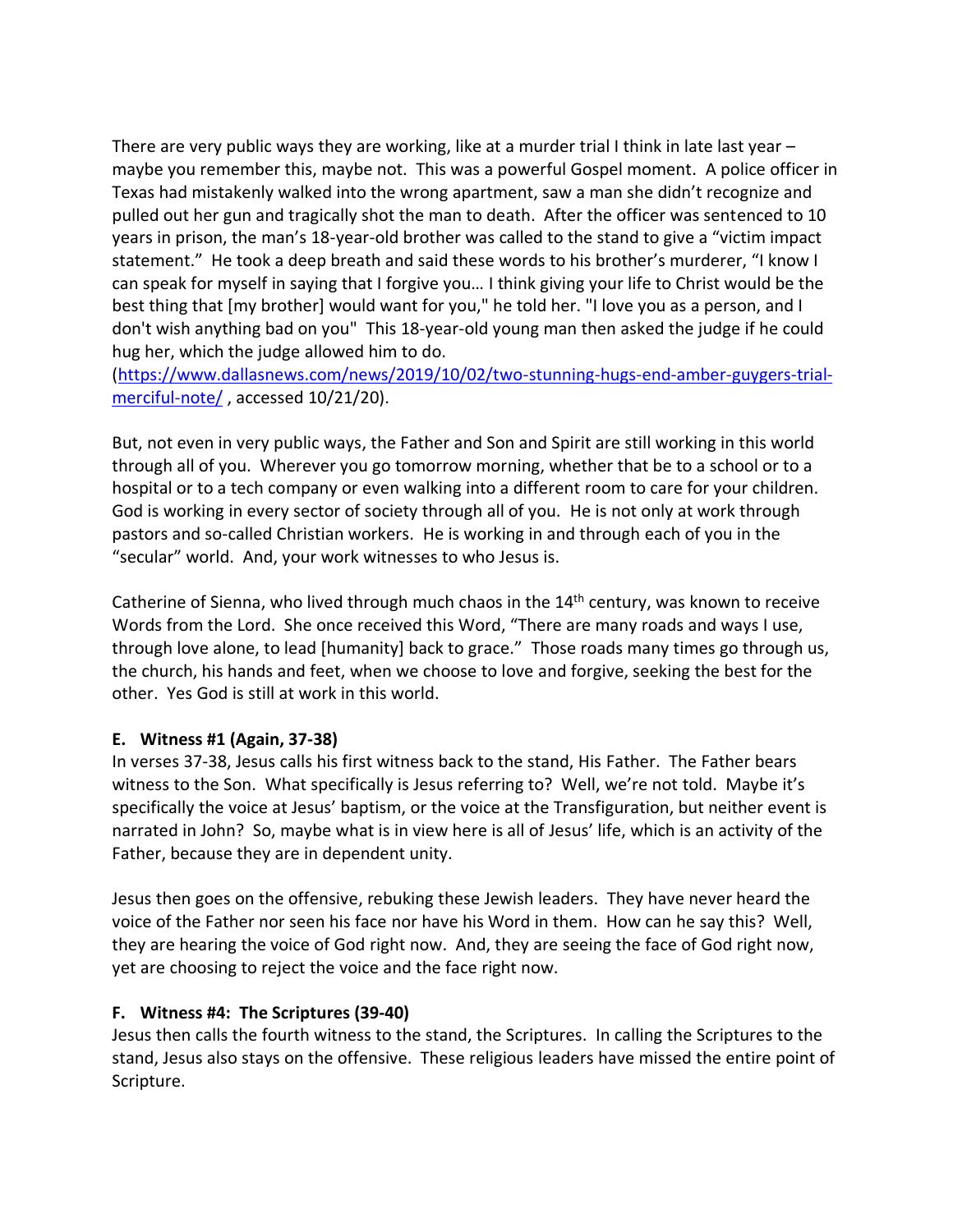To appreciate the power of this indictment, we need to understand the reverence these men had for the Scriptures. These Religious leaders held the Scriptures so sacred they thought the scrolls and words on the scrolls brought life!

An example might be this. When a scribe would copy the Scriptures, he was not allowed to write more than one letter before looking back to the text. One letter! Rabbi Hillel later wrote in his list of maxims:

*More flesh, more worms; More wealth, more care;*

*… More Torah, more life. Whoso hath gained a good name, hath gained it for himself. Whoso hath gained the words of the Torah, Hath gained for himself life in the world to come.*

The Scribes and authorities always had their noses in the book, but they never got beyond the words. And they missed God when he arrived. As Hebrews says, *"Long ago, at many times and in many ways, God spoke to our fathers by the prophets,"* but all the prophets anticipated the ultimate revelation, God's Son (Heb 1:1). All their studies were worthless if they did not understand that the entire Hebrew Scriptures pointed forward to Jesus. He is on every page of what we call the Old Testament. In fact, the Scriptures were given to prepare the world for him.

The Hebrew Scriptures are given to you to lead you to him, that you may find life through him, not them.

You know there are many stories in the Bible which you wish you could have been there to see: the Exodus, the walls of Jericho falling, of course in this Gospel already, I'd like to see all those signs. But, one story which may not immediately come to mind is the Road to Emmaus in Luke 24 (Luke 24:13-35). After the resurrection, two followers of Jesus were walking down the road deep in discussion, when Jesus, out of nowhere, joins them. They don't recognize him, but in their discussions on that road, *"beginning with Moses and all the prophets, Jesus explained to them all the things concerning himself in all the Scriptures"* (Luke 24:27). I wish I'd have been there for that discussion.

The entire Old Testament points to Jesus! So Jesus tells these Jewish Authorities, stop worrying about the jot and tittle, and raise your gaze to where the jot and tittle point!

There is a warning here for us, especially at a Bible church. We do intense study of Scripture here, which we definitely don't want to minimize. But, may we never forget that our devotion to the Scriptural Word is not the end, but a means to the end. Mastery of the Scriptures at a literary level is not the point. The end is "knowing Jesus and making him known." That's the end goal. We want to know Jesus through the Scriptural word, and find life through him, which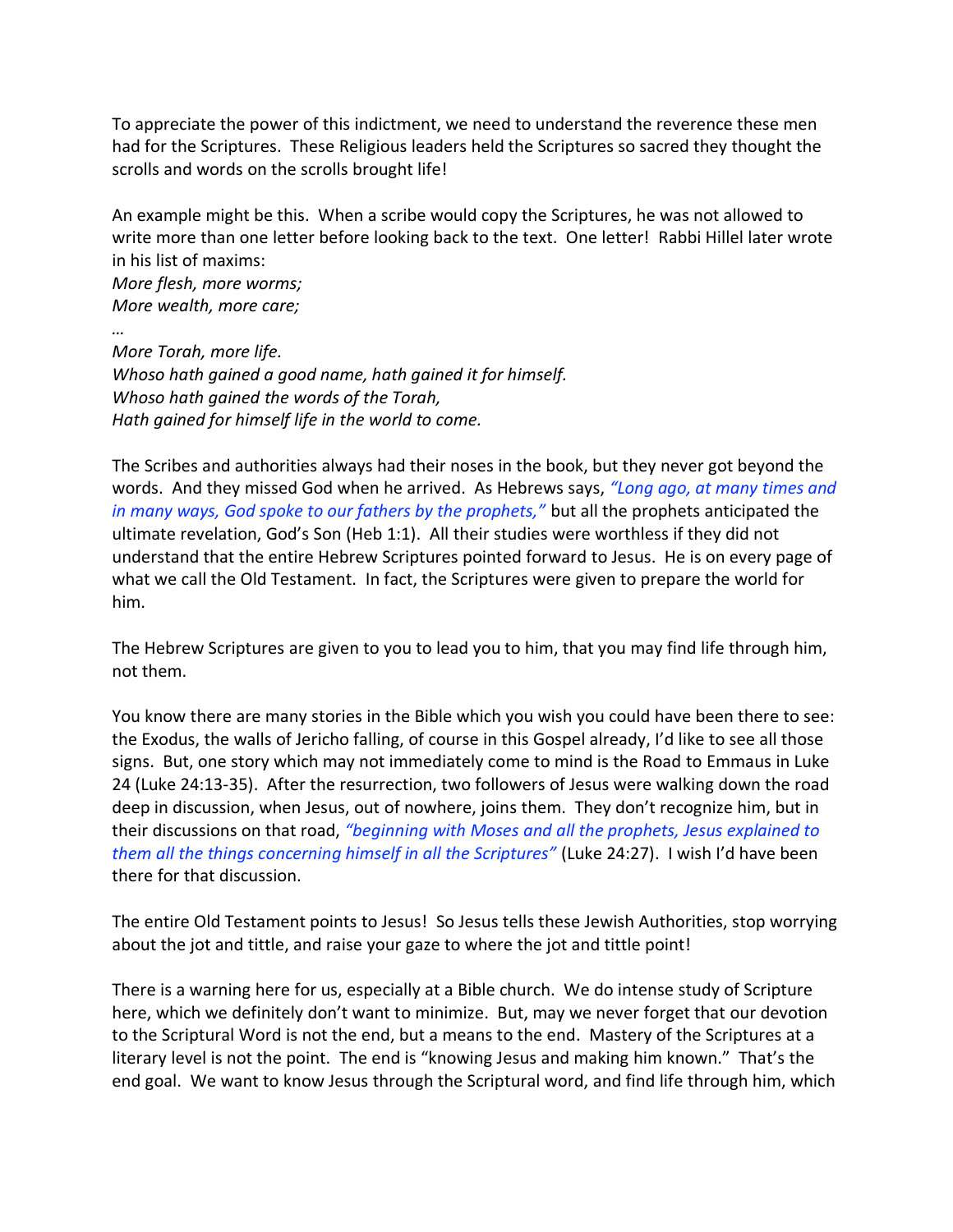is exactly where Jesus ends this section. We must come to him to receive life (40). Come and see him!

Well, that's Jesus defense. He now goes on the offensive, becoming the prosecution, and gives two more reasons why these leaders are rejecting him, verses 41-47.

# **III. The Prosecution: The Reasons for Rejection (41-47)**

*41 I do not receive glory from people. 42 But I know that you do not have the love of God within you. 43 I have come in my Father's name, and you do not receive me. If another comes in his own name, you will receive him. 44 How can you believe, when you receive glory from one another and do not seek the glory that comes from the only God? 45 Do not think that I will accuse you to the Father. There is one who accuses you: Moses, on whom you have set your hope. 46 For if you believed Moses, you would believe me; for he wrote of me. 47 But if you do not believe his writings, how will you believe my words?"*

# **A. Vainglory (41-44)**

More strong words from Jesus. In these verses, Jesus rebukes these leaders in two more ways.

First of all, they are living for glory from people. They are people-pleasers, not God pleasers. On the other hand, Jesus does not live to receive human glory in the sense of accreditation or affirmation. As he says elsewhere, he does not seek his own glory, but the glory of his Father (John 8:50).

And, I think here he pinpoints the heart of the issue. These leaders are seeking glory from men versus glory from God. They want the praise from men now, not the praise of God in heaven. At the root, it's pride. The old word is vainglory. As Raymond Brown says, "The failure to believe is really a preference for self" (Brown, 228). Belief is a journey into Jesus. Unbelief is a journey into self. Unbelief is a love of self. These leaders know the Scriptures backwards and forwards and why? Not to know God and love God, but simply for their own glory and fame. It's pride. As Paul will say in Corinthians though, "Knowledge puffs up, love builds up" (1 Cor 8:1). As Jesus says here, the ultimate evidence of their pride is their lack of love, specifically for God. They indeed love the darkness instead of the light (John 3:19).

As Mickey Klink says, In some ways, "humanity is the greatest irony of history: While God loved us and sent his son for us, we loved ourselves (John 3:16). And, while we sacrifice everything else for ourselves, God sacrifices himself for us" (Klink). Only when we humble ourselves and turn to Jesus will we journey out of ourselves.

# **B. Moses' Words (45-47)**

Well, Jesus closes his sermon with a second rebuke by going back to Scripture. And, he brings Moses into the conversation. Remember Moses is the ultimate authority in the minds of these leaders.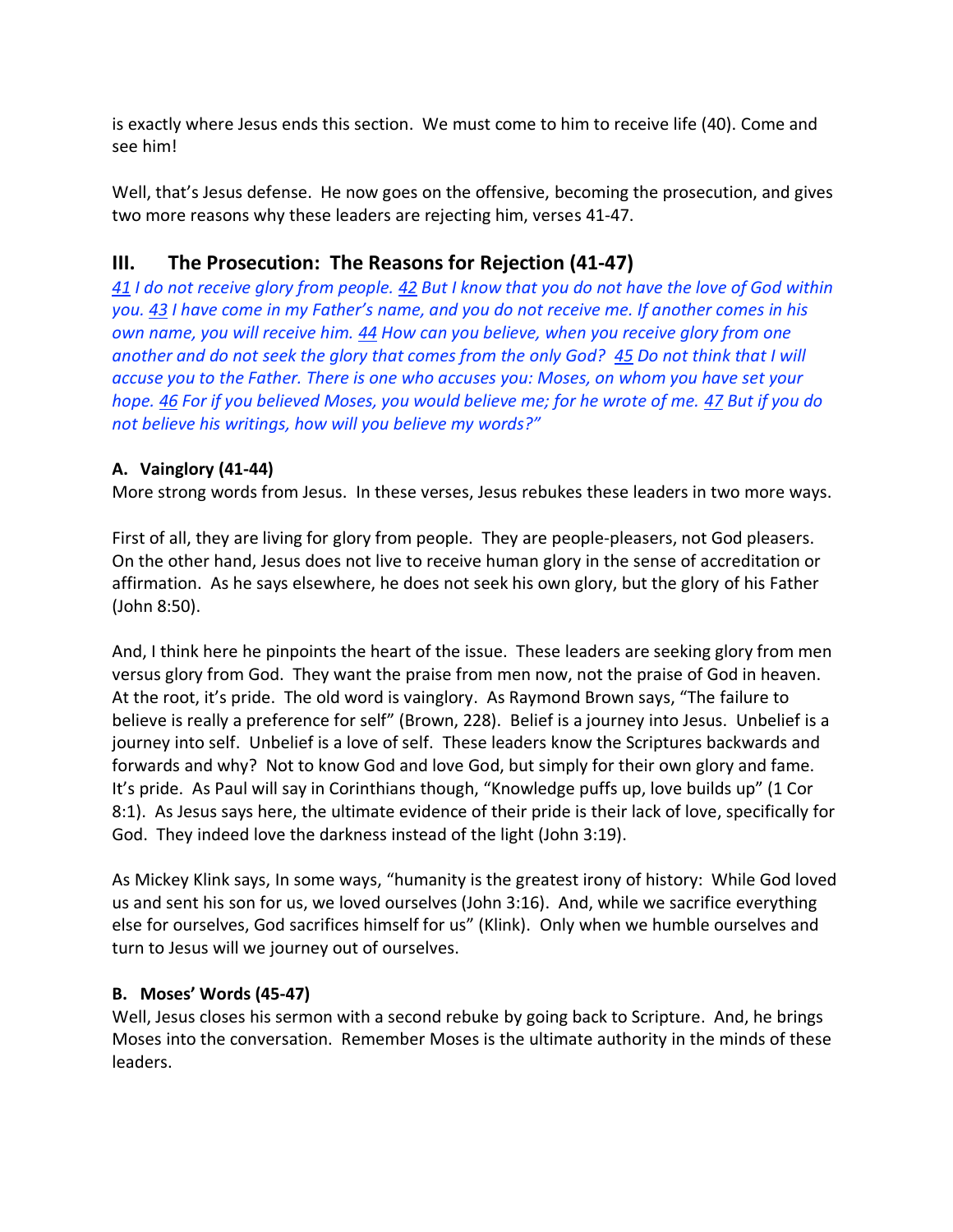And, speaking of Moses, he wasn't about glorifying himself was he? Only two people in all of Scripture have been described as meek or humble, Moses and Jesus (Num 12:3; Matt 11:29). Moses was even said to be the humblest man of his time.

But Jesus' point is that Moses wrote about him. Moses wrote about Jesus. And, we ask, but where did Moses write about Jesus? Jesus doesn't specify, but we are on solid ground with at least these specific references:

- 1. In Genesis 3, in the so-called proto-evangelium, the first Gospel: Moses writes about Jesus as the one who will crush the head of the serpent in bringing salvation to the world (Gen 3:15).
- 2. In Genesis 12, in the call of Abraham: God is going to bless the family of Abraham so that all families on earth will be blessed. Jesus is that blessing to all families on earth (Gen 12:3).
- 3. In Genesis 49, in Jacob's blessing of Judah: Moses writes that the kingly Messiah will come from the line of Judah (Gen 49:10). Jesus, from the line of Judah is that kingly Messiah.
- 4. And, in Deuteronomy 18, a prophet like Moses: Moses tells the Israelites that God will raise up a prophet like him from among them. Moses instructs the Israelites to listen to him (Deut 18:15). Jesus is that prophet.

Moses wrote about Jesus, therefore, these leaders should be listening to Jesus, and honoring him like they honor God the Father.

And, with that, Jesus rests. He finishes his defense and his prosecution, bringing his first sermon in this Gospel to a close.

## **IV. Response**

And, for us, it brings these three weeks to a close. This exalted text has given us much to consider and contemplate. And, today I'd like to close with this question. How do we respond after hearing the entire story?

And, I think there are three options this morning. We can respond like the Religious Authorities, like the lame man or in trust that Jesus is who he says he is. Let me explain each of these options.

1. **We can respond like the Religious Authorities.** They have God in a box, and when he acts unlike their expectations, they get angry. He broke a rule! Jesus didn't fit into their nice neat package. Jesus didn't fit into their religion. At the root, as we said, this is pride, and of course, we are all susceptible to it. We can put Jesus into a box, and demand that he work only according to our nice neat package. When this happens, we can be in danger of not hearing God's voice or seeing how he is working.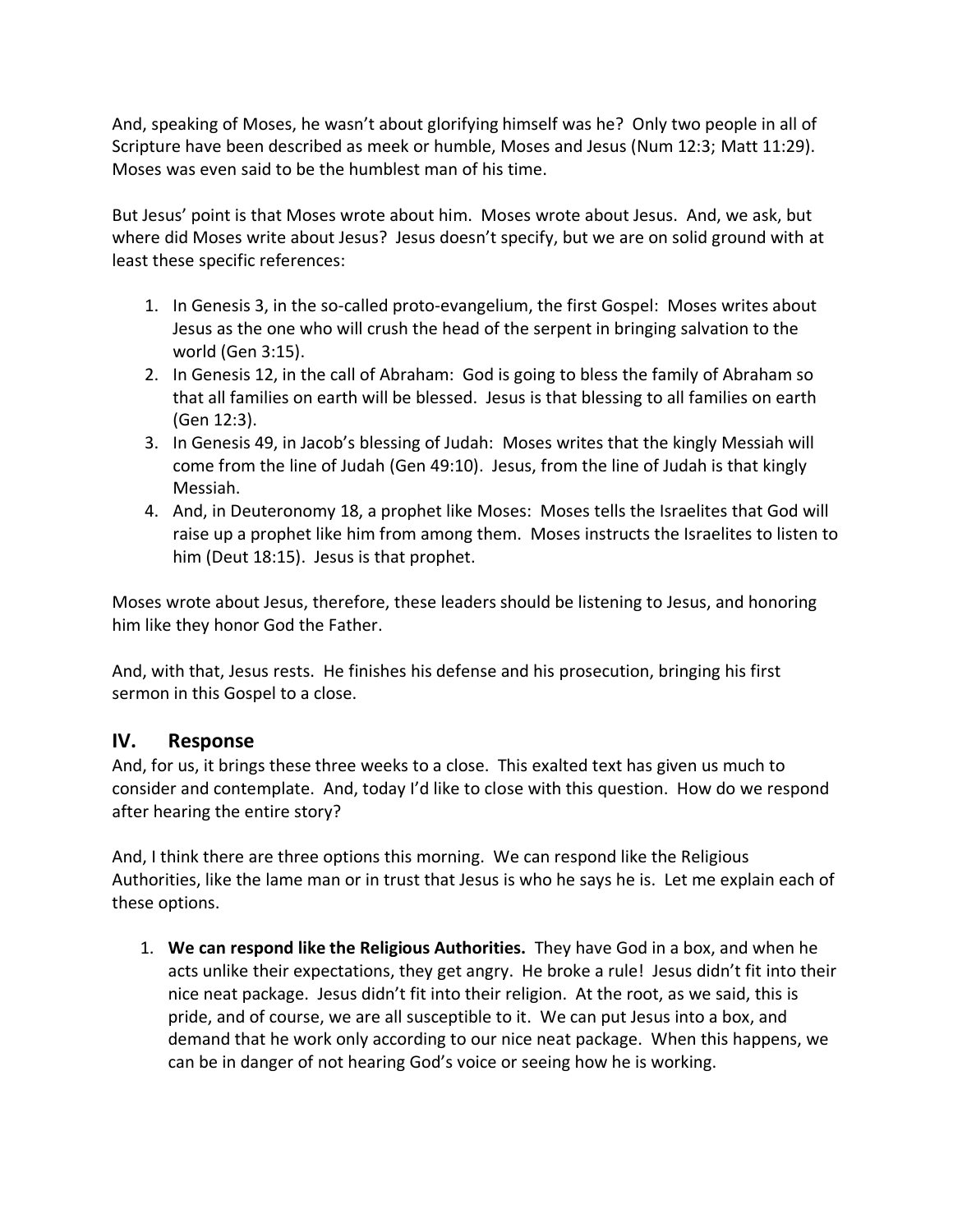Practically speaking, this may be according to our own religious tradition or denomination. God can only work within our *perfect* understanding of revelation. We can identify the religious speck in another's eye from a great distance, but have no love for God in ourselves.

Or maybe it's our own scientific presuppositions. God can only work according to how we understand how the natural world works.

Or maybe it's even our own business principles. God can only work within this budget or within these human goals and plans.

We can so easily put God in a box, which blinds us to the different ways he can work, and the different quality of life he can give. Obviously, there is discernment here. But, the crowd in front of Jesus saw a man healed who had been lame for 38 years, and all they saw was a broken rule.

- 2. **Or, we can respond like the lame man.** When Jesus asked him if he wanted to get well, to be made whole, he did not answer yes or no. He pointed to all the reasons he was still sick. He was focused on his brokenness and helplessness. Jesus was offering wholeness and all he could think about is getting into the pool. Are we so blinded by our brokenness, we miss out on Jesus' question, "Do you want to get well?" We talked about this two weeks ago, but one more way this can happen is when we pray. We can pray and fixate so much on our brokenness, we can miss hearing from the Lord who really wants to make us well. We can miss his offer of life and wholeness.
- 3. Or, **we can respond in trust and participation,** essentially pronouncing a verdict of innocent to the charge of blasphemy. We can respond in trust, trusting that Jesus is who he says he is. And, that's precisely the point from this story, His Words. Because Jesus is who he is, as he just explained, he can make things happen. Jesus' words bring into being that which does not exist. His words will not return void; they *will* accomplish what he purposes (Isa 55:11). So, we can trust them and then participate with him in the work he and his father are doing. Paul calls us fellow workers and co-laborers as we participate in His work.

And, because his word makes things happen, we can have confidence that it will happen. So, when He says to love, we can, because he said it. When He says to forgive, we can, because he said it. When He says abide, we can, because he said it. When He says rejoice, we can, because he said it. We can be salt and light in this world because he said it!

And, ultimately, we will have life, abundant life now and forever, because he said it.

Amen.